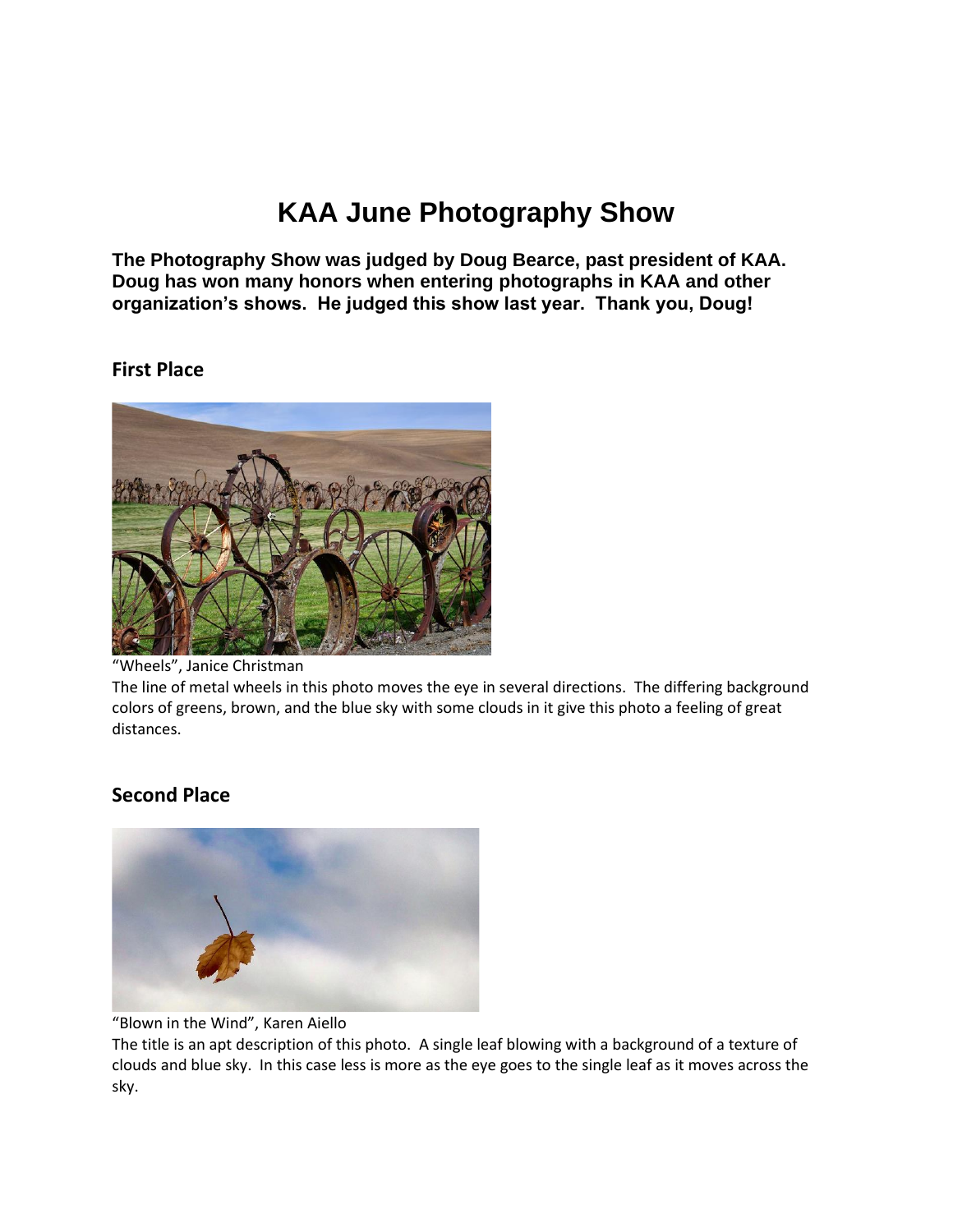### **Third Place**



"Burrowing Owl, Michelle McAdams

Photographing wild animals is difficult at best and getting any animal to pose for your photo takes patience and sometimes luck that is created by the photographer. This photographer has created a photo with an owl in sharp focus with a background that is nicely blurred to keep the eye on the subject. Nicely done.

#### **Juror's Merit Award**



"Whidbey Woods", Karen Saleen

The use of black & white in this photo draws the eye to the many textures of the tree. The light and dark area help to draw the eye to the area of interest.